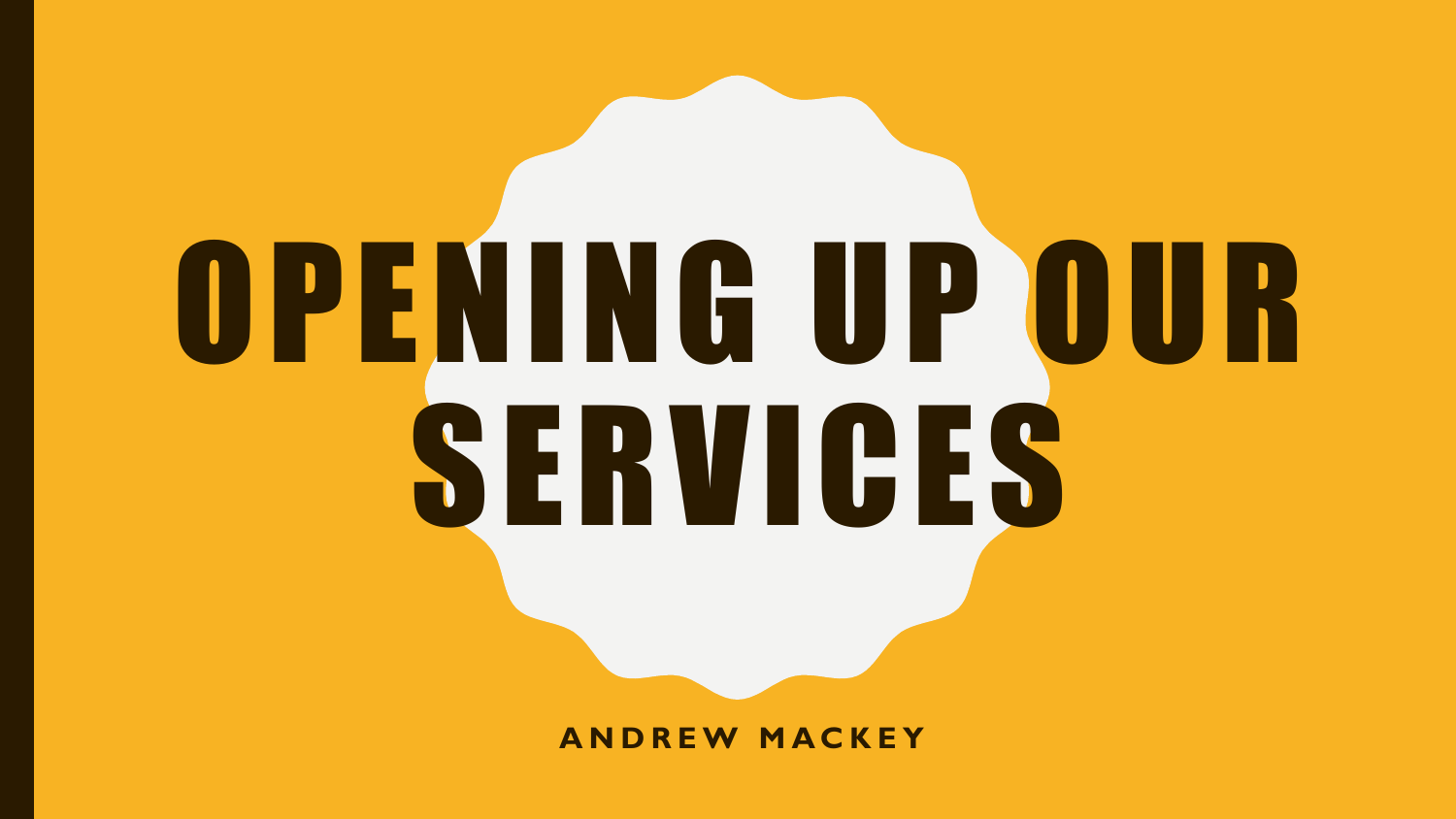## WHAT DO I KNOW?

- Active involvement in customer service for over 30 years
- Previous career path includes public, private and voluntary sector roles
- Since 2003 have been independent assessor, trainer, consultant
- Work with organisations of all sizes across the UK and abroad
- Cover a range of sectors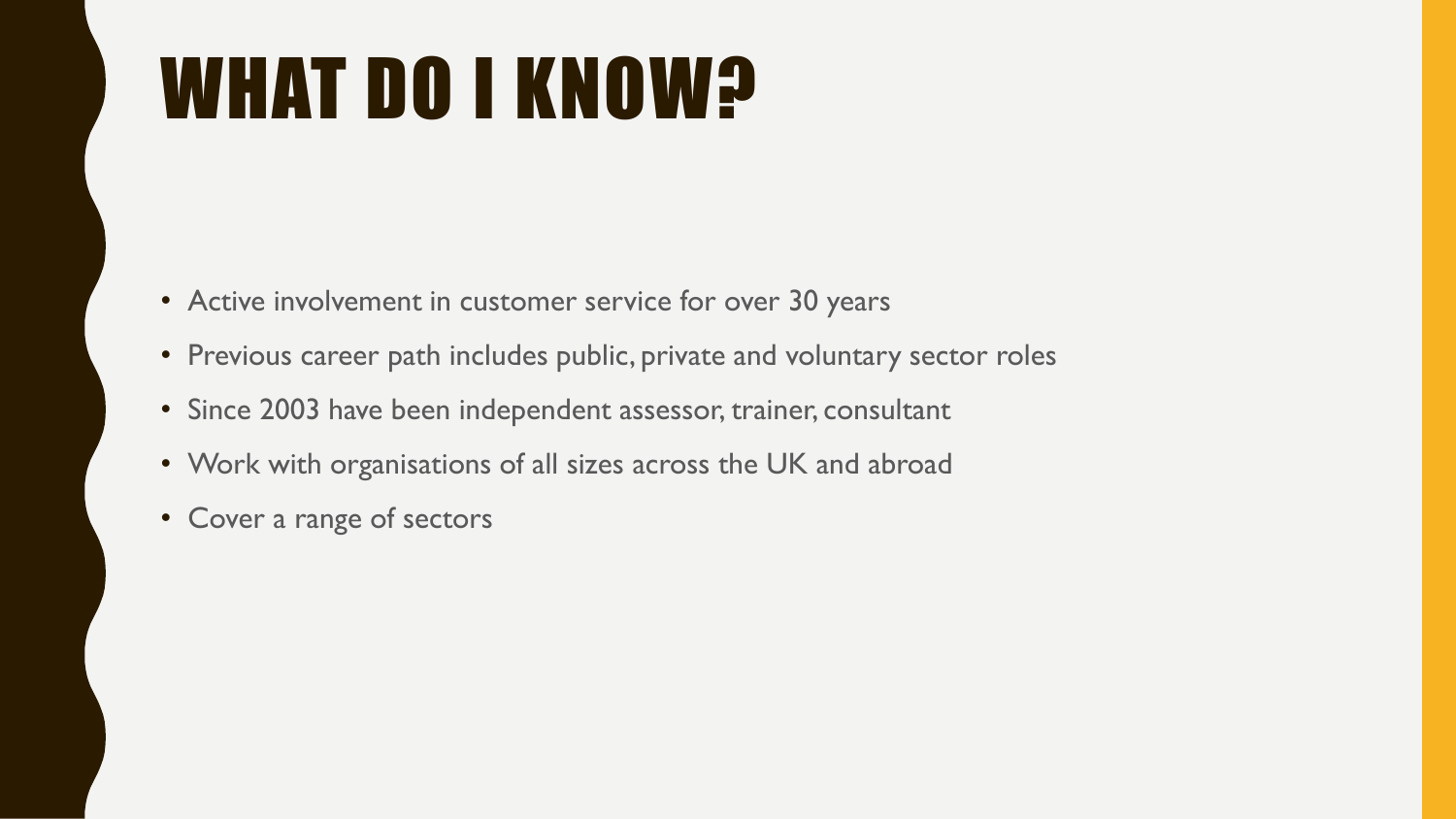### THE CONTEXT

- Increasing expectations
- Massive rise in awareness of equality and diversity issues
- Growing bank of examples of good practice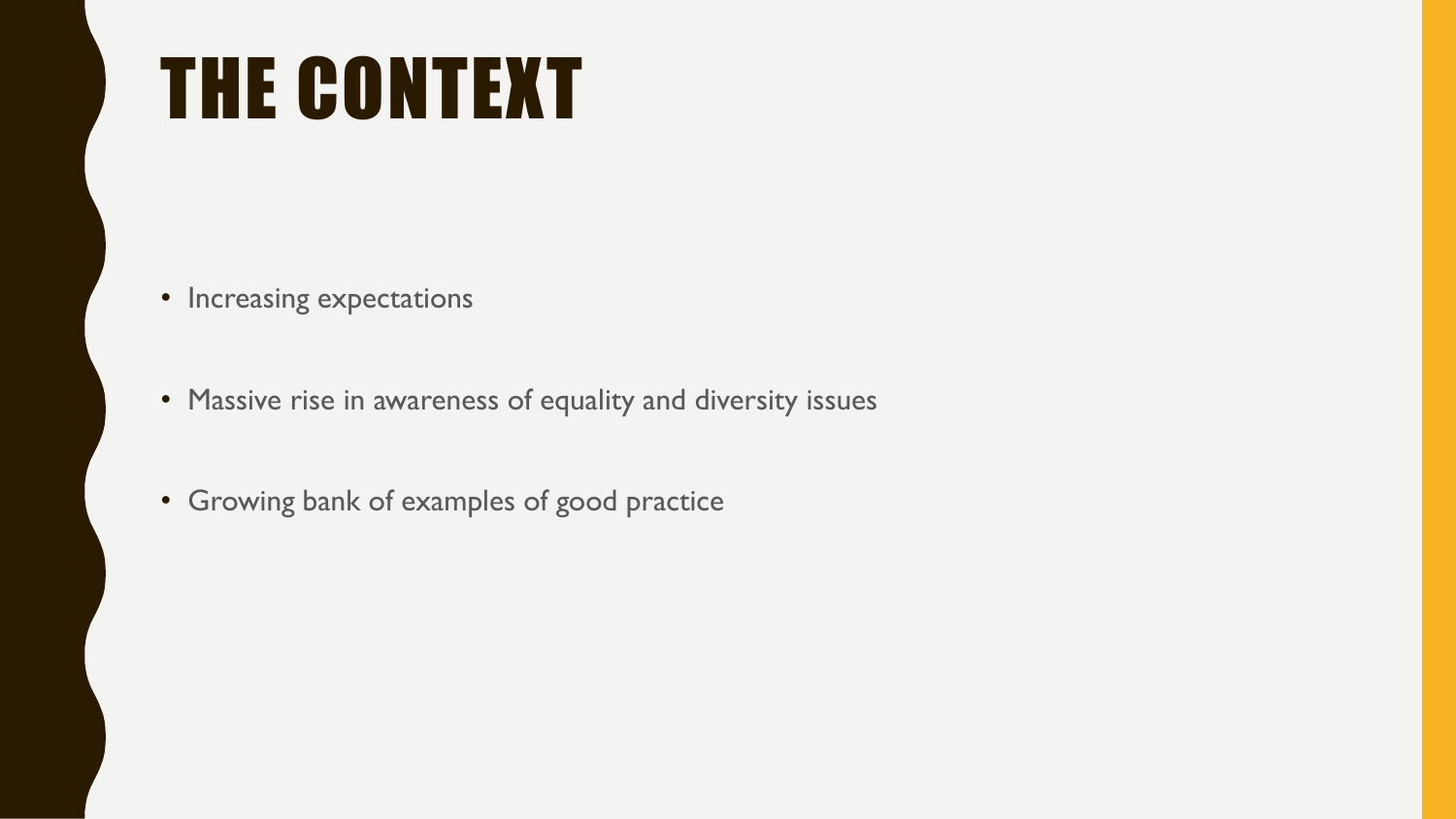## WHAT ARE YOU TALKING ABOUT?

- Inclusivity: focus on the people you are aiming to serve
- Accessibility: focus on the services you provide
- Get those two aligned and ……..the wow factor!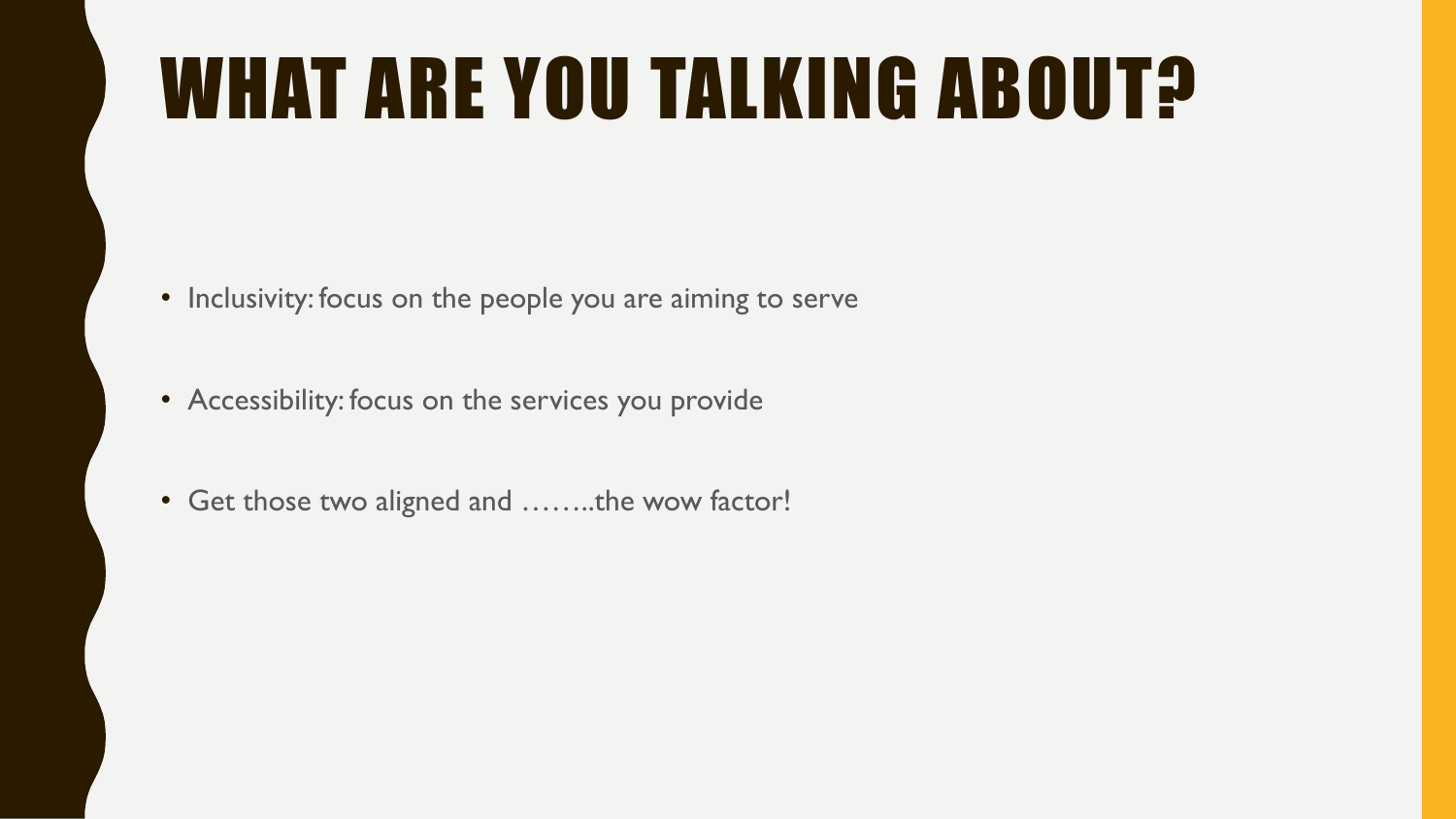#### WHERE IT ALL BEGINS

- Culture
- Core values
- Role models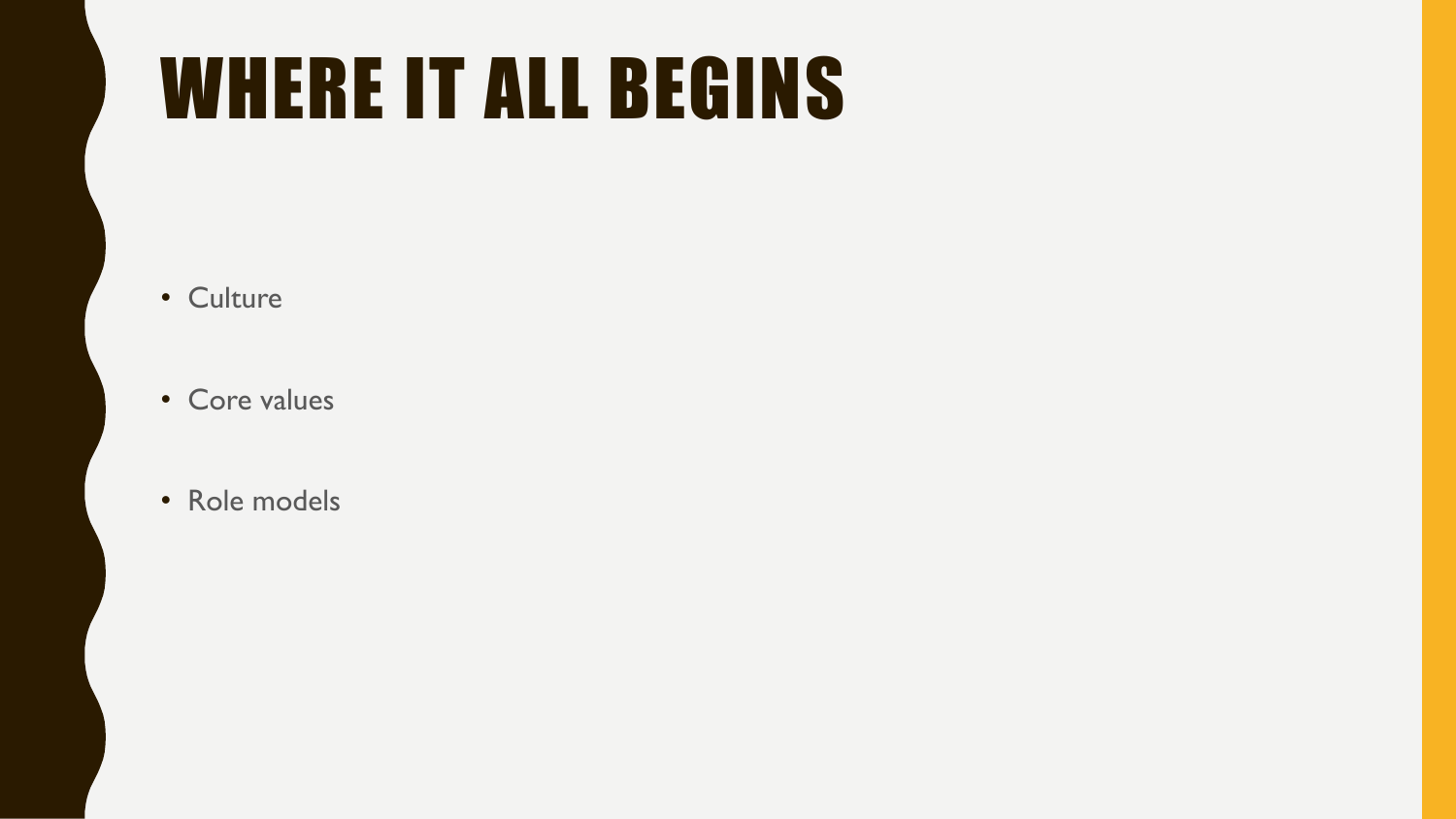### UNDERSTANDING THE CUSTOMER

- 'Go where the customers go'
- 'Meet people where they really are'
- 'Help them over the hurdles rather than watching them fall'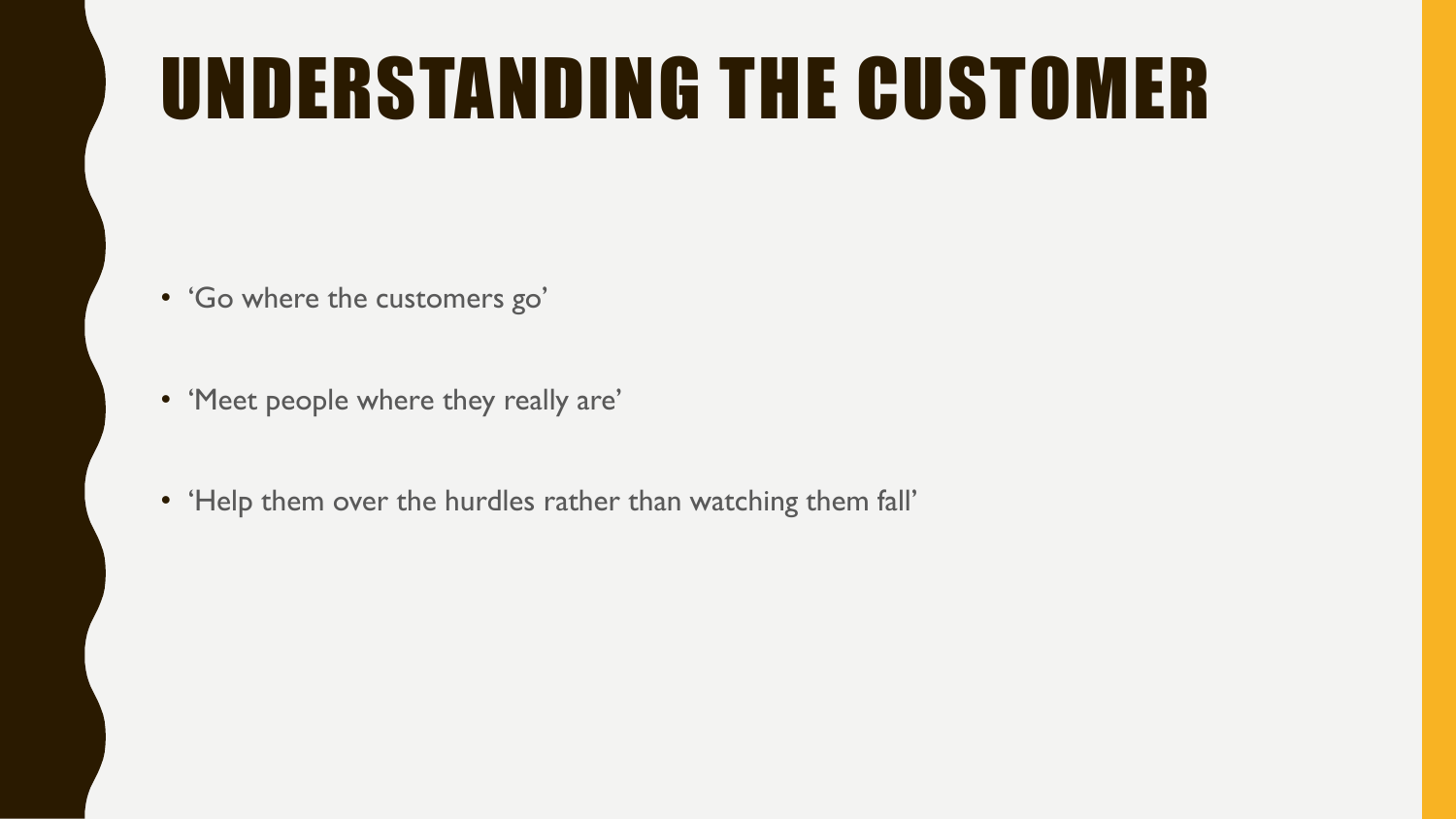#### KEY THEMES

- Use of data to improve access and inclusivity
- Use of technology
- Joining the dots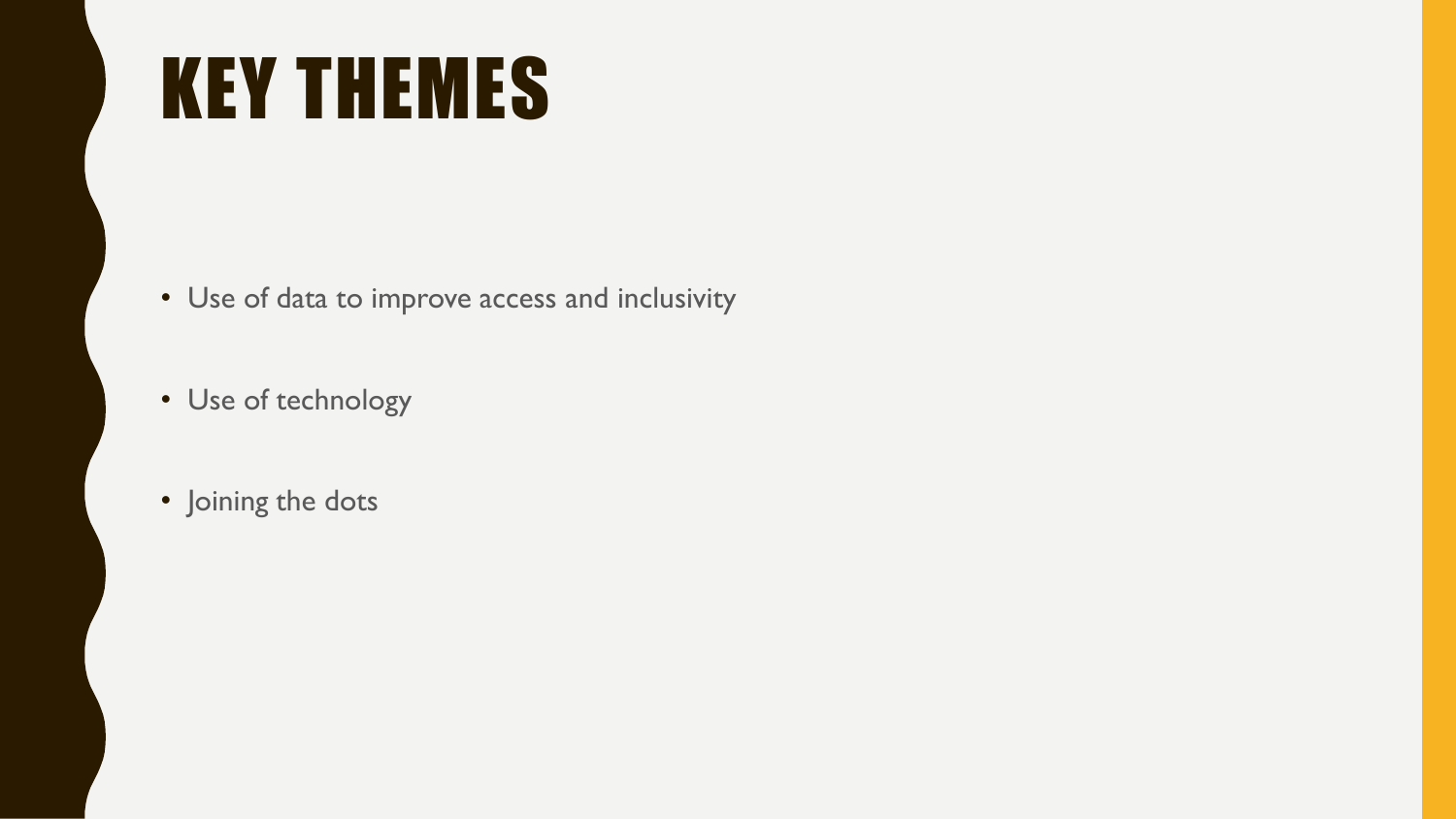#### YOUR MISSION – SHOULD YOU CHOOSE TO ACCEPT IT

- How clear are you with staff about the importance of inclusion and access?
- What do your leaders do to model the behaviours you want to see?
- How well do you use data about customers to shape your offer?
- How do you know that the offer is aligned to customers' needs?